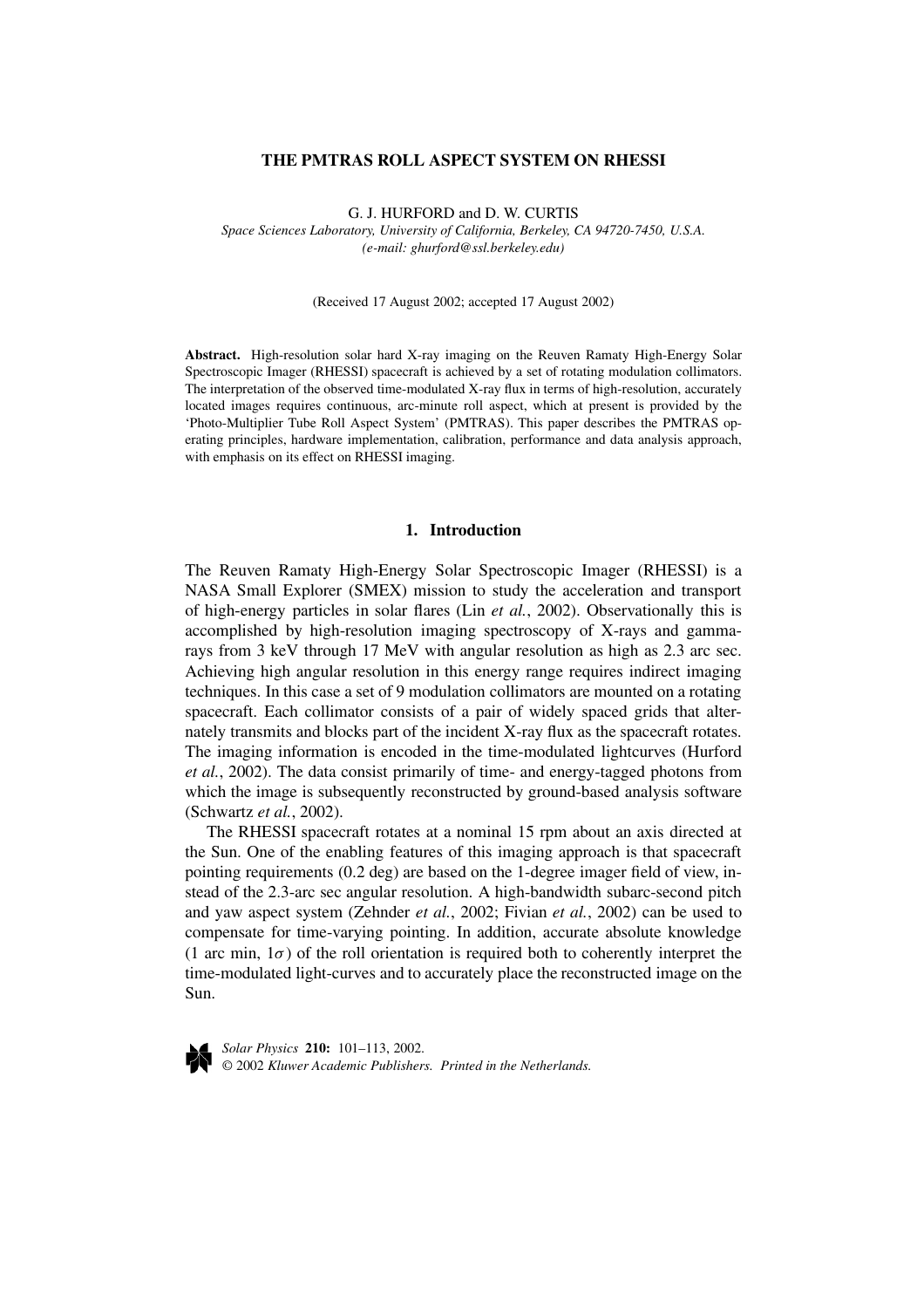A number of options were considered for obtaining this roll knowledge. Available non-solar aspect sensors included horizon crossing indicators, star cameras, magnetometers, and differential GPS. Horizon crossing indicators generally have insufficient angular resolution to meet the requirements, as does differential GPS on a spacecraft the size of RHESSI. Model magnetic fields would be required to use a magnetometer as an aspect sensor, and these are neither sufficiently accurate nor stable to meet RHESSI's requirements. In addition having significant cost, power, mass and telemetry implications, most off-the-shelf star cameras are designed for 3-axis stabilized spacecraft and are not well suited to deal with the RHESSI spin rate. Another significant challenge for star sensors is handling the Earth albedo. The sensor will look directly at the sunlit Earth for almost half of rotation, and must come out of saturation in time to measure relatively dim stars.

To meet these requirements, RHESSI has two redundant roll aspect systems: a CCD-based Roll Aspect System (RAS) (Zehnder *et al.*, 2002; Fivian and Zehnder, 2002) and a Photo-Multiplier Tube Roll Aspect System (PMTRAS). The latter was added as a backup system at a late stage of the development of the RHESSI hardware. Both systems are star scanners that view a star field perpendicular to the spin axis. As the spacecraft rotates, the instruments accurately note the times at which bright stars pass through their field of view. With knowledge of the stars' location and confidence in the inertial rotation of the spacecraft, the roll orientation of the spacecraft at any intermediate time can then be interpolated. At the nominal spin rate of 15 rpm, the 1-arc min angular resolution requirement is equivalent to a timing requirement of 0.2 ms.

The PMTRAS was implemented by adapting a low-cost flight-proven star scanner, developed by M. Lampton for rocket payloads, to meet RHESSI's requirements. Both RAS and PMTRAS are operational, but RHESSI imaging to date has been based on the PMTRAS.

The purpose of this paper is to describe the PMTRAS principles of operation, hardware implementation, calibration, performance and software. In Section 2, the hardware is summarized. Pre- and post-launch calibrations are described in Section 3. Performance issues are discussed in Section 4, followed by an outline of the data analysis approach in Section 5.

### **2. Hardware Description**

#### 2.1. OPTICS

A schematic view of the PMTRAS optics is shown in Figure 1. It consists of a primary 75 mm focal length *f/*3 plano-convex singlet lens, stopped down to 22 mm, that focuses an image of the star field onto a  $6.5 \times 0.02$  mm slit. Optical distortions due to the use of a singlet, primary lens are not important since only the integrated light distributed along the slit is relevant. A secondary re-imaging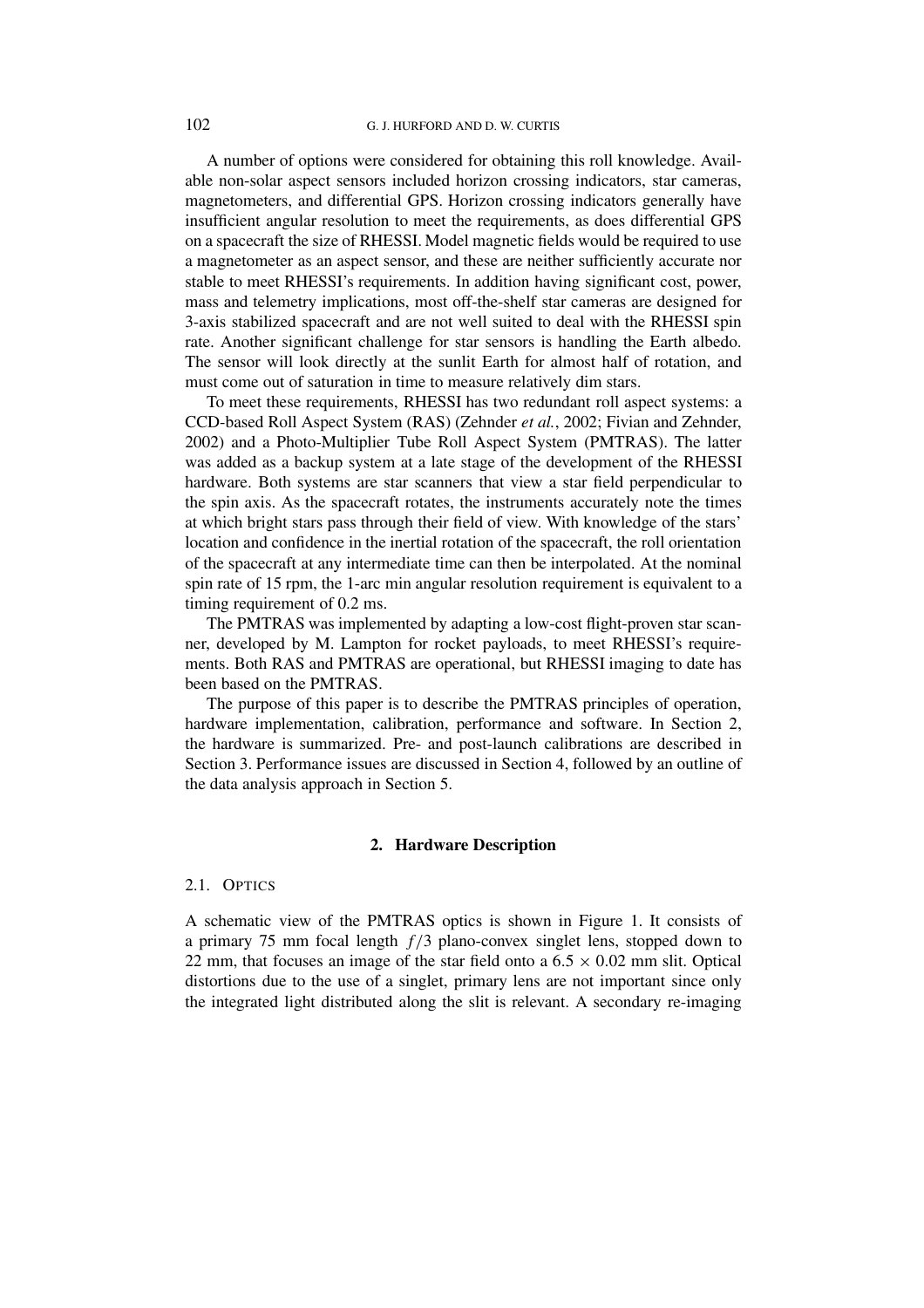

*Figure 1.* Profile of the PMTRAS optics in the plane orthogonal to the slit, S, showing the primary lens, P, the reimaging lens, R, and PMT aperture, A.

singlet lens with a 25 mm focal length distributes the light passed by the slit over a 12 mm diameter aperture over the face of a 1-inch R1924-01 Hamamatsu photomultiplier tube (PMT) whose bialkali photocathode is nominally sensitive from 300 to 650 nm. The peak system response is at 420 nm. Fused silica lenses were used to provide good ultraviolet transmission and to minimize radiation damage.

The use of a singlet lens results in a focal length that is wavelength dependent but for most star classes provides a nominal 0.07 mm r.m.s. focal spot. Convolving this with the slit width implies a FWHM response of 10 arc min on the sky. This corresponds to a 2 ms FWHM transient signal (*blip*) at 15 rpm. The field of view parallel to the spin axis is 5 deg, centered at a polar angle of 90 deg. A sunshade suppresses illumination by a factor of  $> 10^6$  outside an unobstructed 15-deg field of view.

### 2.2. ELECTRONICS

The PMTRAS electronics includes the PMT, along with its bias supply and bleeder chain, a charge sensitive preamp/discriminator, and logic circuitry that accumulates counts and interfaces to the RHESSI Instrument Data Processing Unit (IDPU) (Curtis *et al.*, 2002). Since the PMTRAS was added late in the RHESSI development process, it was constrained to fit with the existing spacecraft and instrument hardware design, while using as much off-the-shelf design and hardware as possible. An existing flight-spare PMT and HV bias supply from the WIND 3D Plasma instrument were found to meet the sensitivity requirements. An Amptek A111 charge-sensitive preamp / discriminator was used to convert the anode charge pulses into logic pulses. These pulses were then passed to a Field Programmable Gate Array (FPGA). This FPGA contained counters and logic to interface the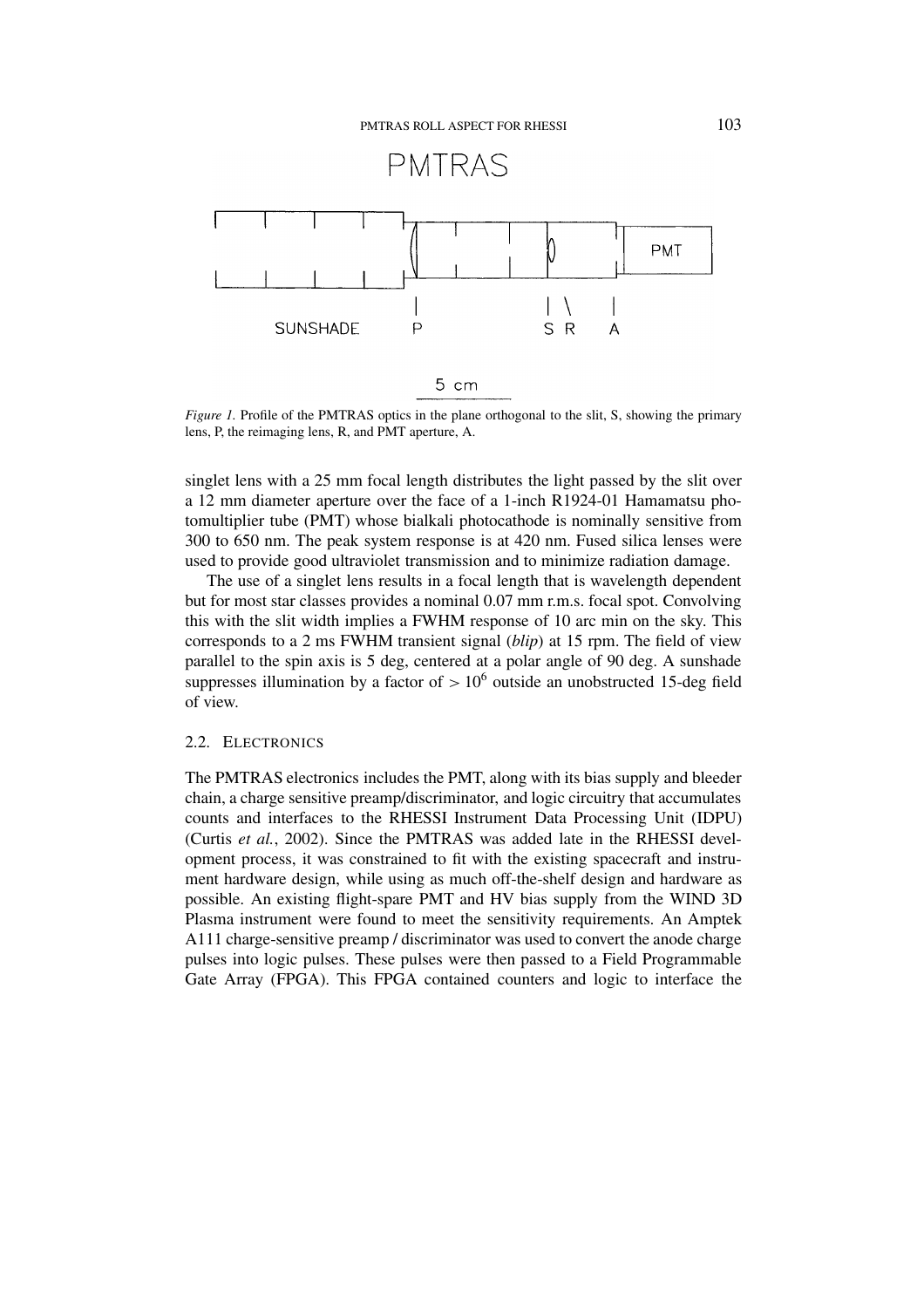PMTRAS data to the RHESSI IDPU. The FPGA was mounted on a small daughter board attached directly to the IDPU backplane.

One issue that had to be addressed was that the PMTRAS would face the bright Earth albedo once per rotation during the sunlit portion of the orbit. To speed recovery from this condition, modifications were made to the bleeder chain that distributes high voltage among the subsequent dynodes in the PMT. The photocathode current is sensed, and when it exceeds a set level, the bias to the first dynode of the PMT is shorted out. This greatly reduces the gain of the PMT, avoiding excessive rates at the later dynodes that can cause aging. This also speeds the PMT recovery during transitions from Earth- to space-viewing each spacecraft rotation.

The PMT and its bleeder chain and bias supply were packaged with the PMTRAS optics and attached directly to the side of the IDPU. This provided the desired FOV without affecting spacecraft interfaces.

#### 2.3. TELEMETRY

The basic data acquired by the PMTRAS consist of digitized output pulses from the PMT. These pulses are summed in counters with *accumulation intervals* of a few milliseconds (programmable by ground command to  $\frac{1}{256}$ ,  $\frac{1}{512}$  or  $\frac{1}{1024}$  s).

To accommodate this 8 kbps data rate within the instrument diagnostic telemetry allocation of 128 bps, the FPGA looks for the maximum count in a  $\frac{1}{4}$  s *readout interval* (also programmable in powers of 2). The telemetry then includes the time of the sample containing the maximum number of counts in the readout interval, the maximum counts in that interval and the counts in the preceding and following intervals. Nominally, the maximum corresponds to the brightest object (star) seen in the readout interval. Since counts from a typical star are divided among 2 or 3 of the recorded accumulation intervals, interpolation to accuracy much better than the 2 ms accumulation time is possible. After compressing the counts to 8 bits, each readout requires 4 bytes. This meets the 128 bps telemetry requirement while providing information on up to 16 stars per rotation.

#### **3. Calibration**

#### 3.1. PRELAUNCH CALIBRATION

The key calibration requirement is to determine the direction of maximum response of the PMTRAS optics with respect to the orientation of the imager grids to 1 arc min. It is important to note that errors in this calibration have no effect whatsoever on the morphology of the reconstructed image. Rather, this knowledge serves only to place the image at the correct position angle with respect to Sun center. For a spin axis at Sun center and a limb flare, a 1-arc min roll error corresponds to a 0.3 arc sec image location error.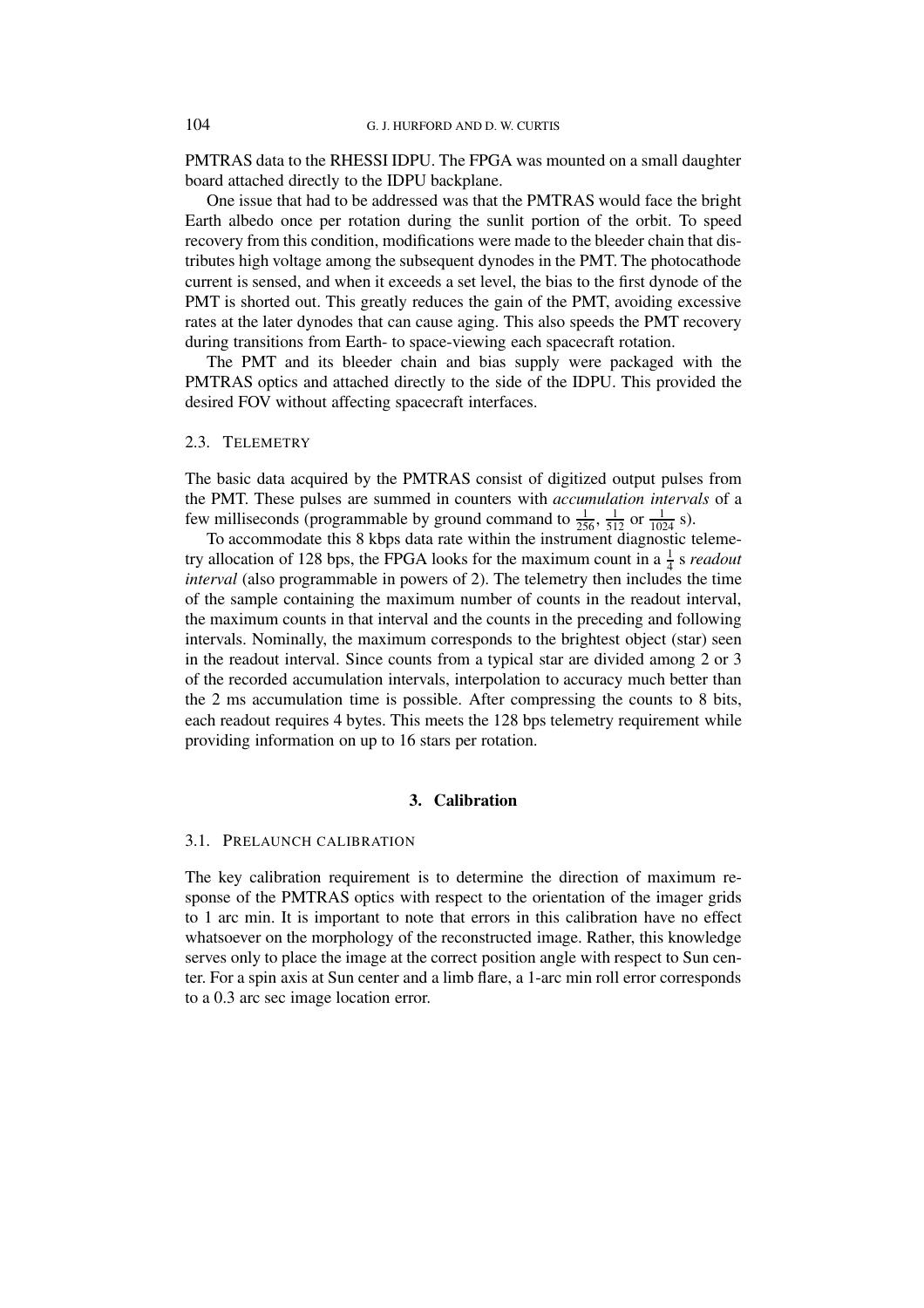This calibration was conducted after the PMTRAS was mounted on the spacecraft by noting the amplitude of the PMTRAS response to a blinking diode that was slowly moved in azimuth at two successive different radii ( $\sim$  3 and  $\sim$  6 m). Theodolites were used to relate the diode positions at maximum response to tooling balls on the imager hardware, whose positions, in turn, were known with respect to grid orientations to  $\ll 1$  arc min. Redundant measurements provided an internal consistency of  $\pm 0.01$  deg that met the requirement.

Knowledge of the dead time of the PMT response is necessary for correcting count rates observed for the brightest stars. This was determined by noting the relative count rates as a fixed blinking source was moved radially from the PM-TRAS. The measured dead time was  $0.9 \mu s$ , which enables input count rates up to  $\sim$  2 × 10<sup>6</sup> counts s<sup>-1</sup> to be corrected.

### 3.2. POST-LAUNCH CALIBRATION

Post-launch calibrations permit improvements in both the relative and absolute accuracy of the roll data. The most important of these calibrations is based on observations of the Crab nebula during its annual passage within 1.5 deg of the Sun on 15 June. This is sufficiently close that while nominally observing the Sun, the Crab passes within the imaging field of view. When analysis of these data is complete, the reconstructed location of the Crab pulsar will confirm (or correct) our knowledge of the orientation of the roll aspect system with respect to the grids to a level of accuracy of ∼ 0.1 arc min, well in excess of the solar requirement.

Statistical analyses of the observed star field can be used to calibrate some instrument parameters. For example, an initial analysis of which stars were detected (or not) was used to confirm the polar alignment and field of view of the slit to  $\pm 0.2$  deg. In the future, the precision of the roll solution will benefit from selfcalibration of the orientation of the slit, which can be inferred from systematic phase shifts from stars observed at different polar angles.

Statistical analysis of the distribution of counts for each star can be used to infer the pulse shape and width, since the instant of maximum count rate should be randomly distributed within integration intervals. Preliminary analysis has yielded an average pulse width of about 2.6 ms, slightly higher than expected for a rotation rate of 14.5 rpm. The observed distributions also suggest that some star classes generate an asymmetrical pulse shape.

#### **4. Performance**

One of the advantages of using a PMT in this application is that signal-to-noise is dominated by the integrated background star field rather than electronic noise. Since reaching its nominal spin period of 15 rpm on 27 Februray 2002, normal operation of the PMTRAS has used the 2 ms integration time option. The number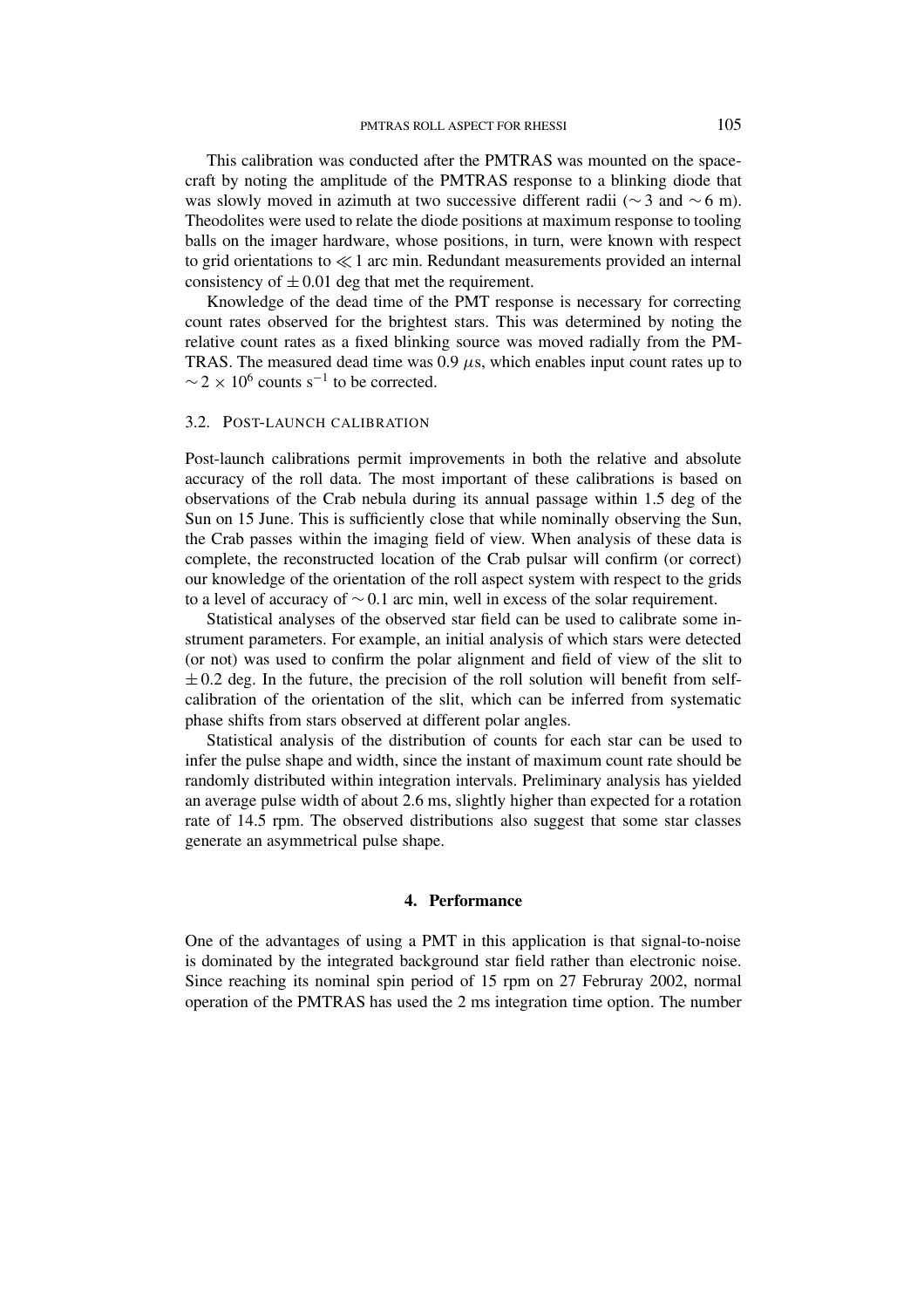of counts due to the integrated background star field varies widely depending on proximity to the galactic plane and on orbital phase. In a 2 ms interval, typical values range from a few tens to a few hundreds of counts. This dominates the PMT noise, which is estimated to be about 2 counts. Prelaunch expectations for counts from magnitude 4 stars ranged from  $\sim$  30 to  $\sim$  150 counts in a 2 ms interval, depending on spectral class (M0 to B0). In-flight sensitivity has proved to be consistent with this. No significant degradation in PMTRAS sensitivity has been noted in the first few months of operation.

For any given orbit, the visible star field represents a 5-deg band that intersects the ecliptic poles. During the year, this band rotates about the poles so that a substantially different star field is sampled every few days. As a result, the number of observed stars varies significantly both with time of year as well as with orbital phase. Typically several tens of valid blips are detected per minute, representing from 1 to  $\sim$  10 different stars.

PMTRAS measurements of spin period for typical orbits are shown in Figure 2. Although ideally RHESSI would spin with a constant angular velocity, the spin period is in fact not uniform. Within each orbit there is an asymmetrical cyclic variation in the spin period of 2 ms peak-to-peak. This is associated with thermal expansion and contraction of the solar panels due to the day/night cycle and with power generation that further heats the panels during the first part of the sunlit portion of each orbit. (The solar panels expand at higher temperatures, increasing their moment of inertia and so lengthening the spin period.) The temporal profile is generally smooth, except for sharp ( $\sim$  30 s) 'snaps' that occur as the spacecraft enters and leaves sunlight. In addition, there is a systematic  $\sim$  0.25 ms increase in rotation period each orbit, which is probably due to secondary effects of the torque-rod-based aspect control system.

## **5. Data Analysis**

### 5.1. DATA ANALYSIS STEPS

As previously discussed, the raw PMTRAS data consist of 4 potential star 'blips' per second, each of which defines the time and the values of 3 successive 2-ms accumulations of counts. The data analysis objective is to convert these data into knowledge of absolute roll angle as a function of time.

Since many of the blips are due to causes other than stars, the first step is to filter the 4-Hz dataset. Albedo response is suppressed by rejecting blips if the *minimum* of the 3 counts exceeds 1000 counts. A diagnostic check of PMT operation flags blips if the *maximum* count is less than 2. To suppress cases where the remaining albedo or background star field still dominates, a requirement is imposed that the difference between the minimum and maximum counts among the 3 samples be statistically significant at the  $4.5\sigma$  level. After such filtering, most of the remaining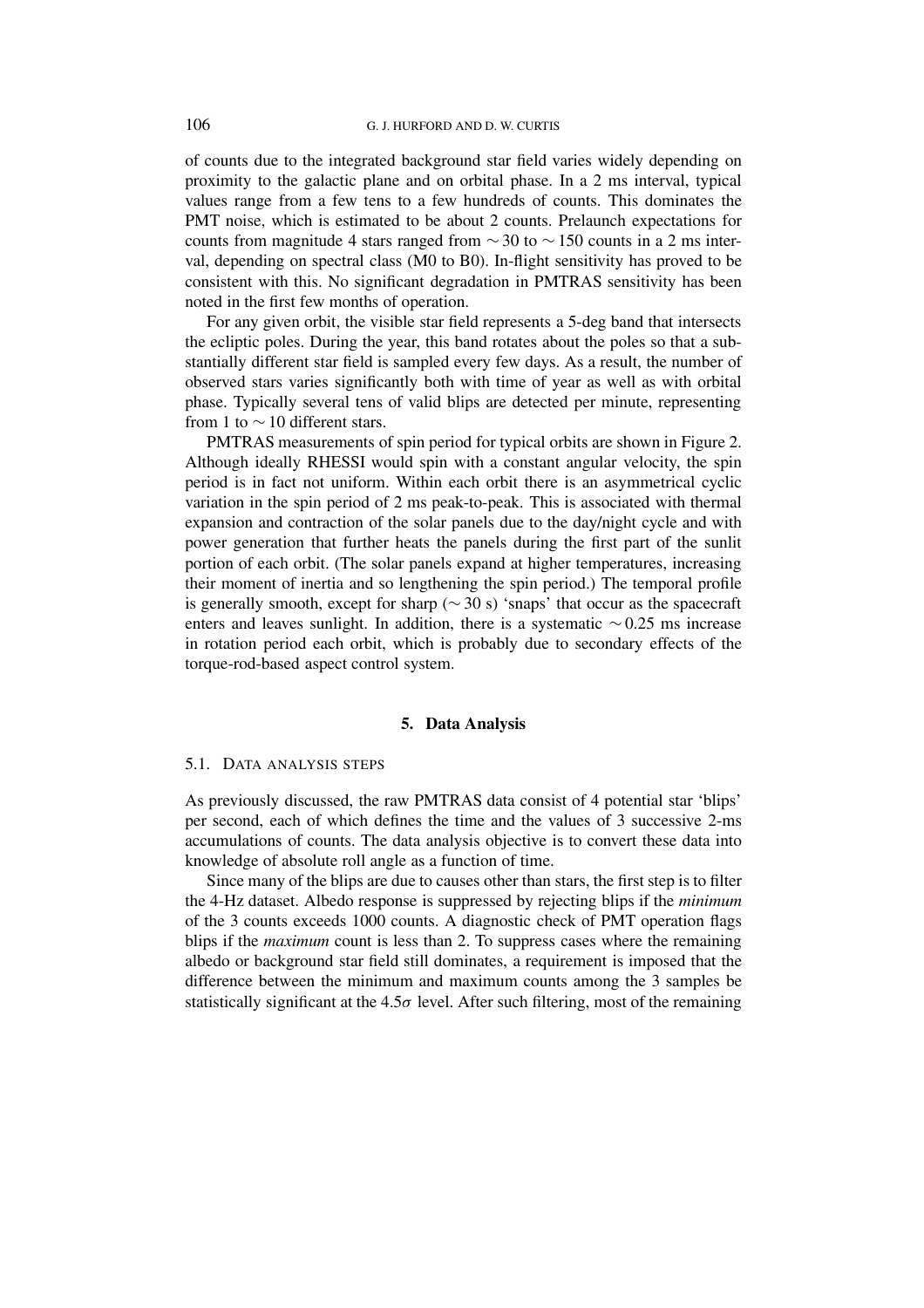

*Figure 2.* Preliminary estimates of rotation period for a typical 3-orbit interval that in this case includes RHESSI's first X-class flare on 21 April 2002. The six sharp changes occur at successive entries into sunlight and into eclipse.

valid blips represent well-observed stars although a few have a terrestrial origin ('city lights').

The next step is to determine a more precise occurrence time of each valid blip within its identified 2-ms integration interval. To that end, a timing parameter, *R*, is defined as

$$
R = \frac{(C2 - C0)}{(C1 - \min(C2, C0))},
$$

where C0, C1, C2 are the counts observed in the 3 successive integration intervals  $(C1 > C0, C2)$ . *R* has the property that it is independent of background and source intensity, and for any given pulse profile will increase monotonically as the occurrence time of the blip advances through the 2-ms accumulation interval. The complete set of valid blips are time-ordered on the basis of *R* and assigned equally spaced time slots within the 2-ms interval slots on the basis of this ordering. (The rationale is that blip times should occur randomly within a 2-ms interval.) For a dataset containing a large number of blips, the interpolated time has an accuracy that is dominated by counting statistics and does not depend on knowledge of the blip time profile. For typical analyses, interpolated blip times are good to  $\sim 0.1$  ms.

A set of preliminary estimates of rotation period are obtained every 3 min by identifying recurring time differences (and integral multiples thereof) among the blips. This technique exploits the high timing accuracy of the blips and is robust in the face of missing blips, irregular occurrence of multiple blips per rotation, and the presence of blips of non-stellar origin. Figure 2 shows a typical sequence of such periods.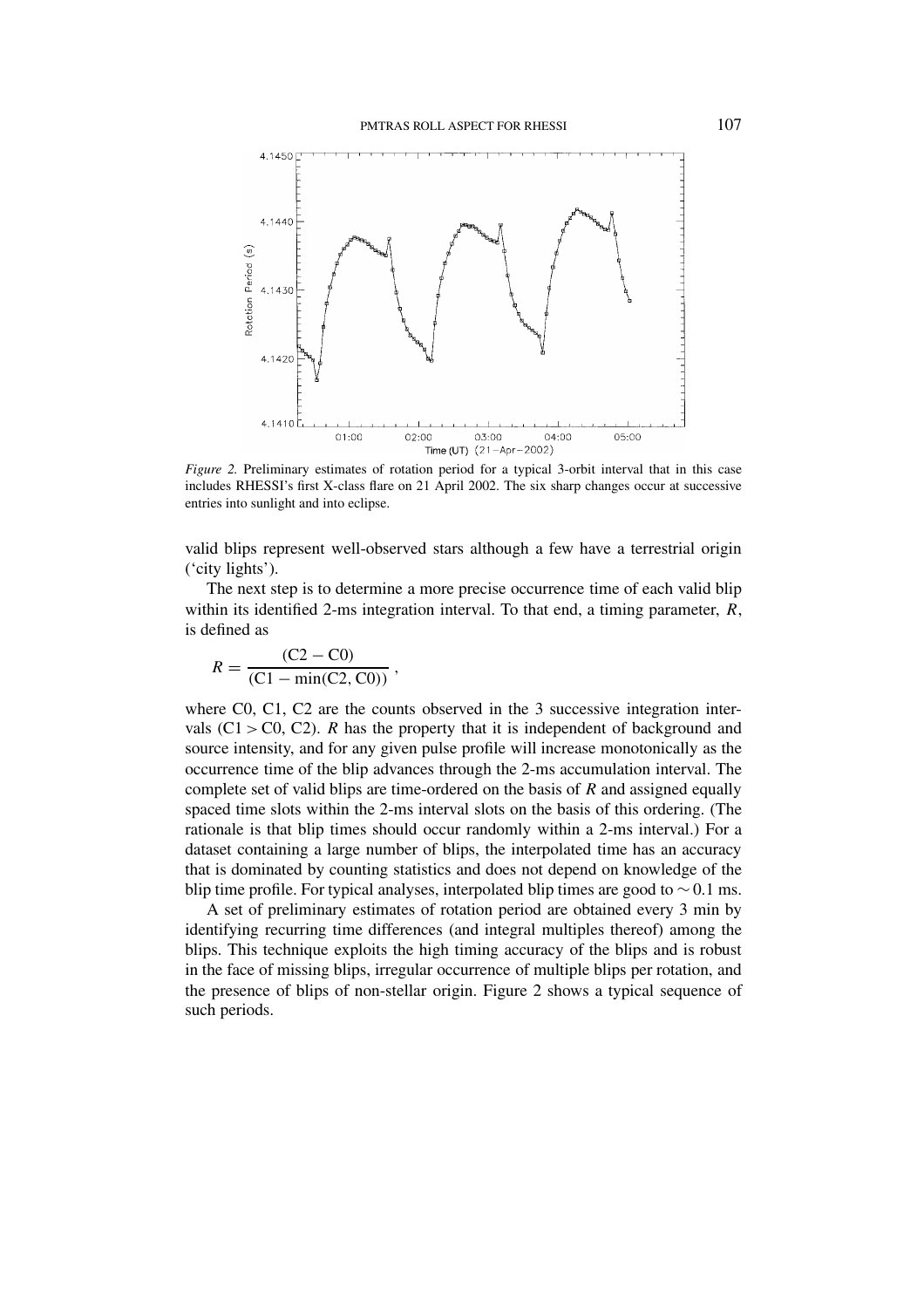

*Figure 3.* Preliminary timing residuals for the first orbit shown in Figure 2. Each point represents an observed 'blip'. The timing residual corresponds to the difference between the observed time of the blip and the time at which the spacecraft had a fixed (but arbitrary) roll orientation as determined from the periods in Figure 2. Each star has the same timing residual on successive rotations and so appears as a horizontal line. The diagonal blank area corresponds to intervals in each rotation when the PMTRAS was viewing the Earth.

The sequence of average preliminary rotational periods determines a set of reference times at which the spacecraft has the same position angle. The observed blip times are then expressed as a set of a time residuals, relative to the closest reference time (Figure 3).

The timing residuals for each blip are converted to rotational phases (still with an arbitrary zero) and are associated with their intensity as shown in Figure 4. In principle, at this stage all blips associated with a given star should have the same intensity and relative phase. In practice, as Figure 4 suggests, the phase scatter is much better than that of the intensity, which typically varies by  $\sim \times 2$  for a given star. (The poor photometry arises because inaccurate background subtraction results in a dependence of apparent intensity on the occurrence time of a blip within the accumulation interval.) The relative phases (and to a lesser extent their intensities) are used to identify up to  $\sim$  10 groups of blips, each associated with individual stars whose identities are unknown at this stage. Averaging within each 'blip group' then yields a best estimate of the relative phase for each blip group.

To associate the blip groups with specific stars, a database, derived from the Yale bright star catalog, is used to convert precessed star positions to a set of potentially detectable stars for a given date and time. Such a subset typically contains ∼ 100 stars whose positions are expressed in terms of position angle. To minimize potential identification errors, stars with closely spaced position angles are discarded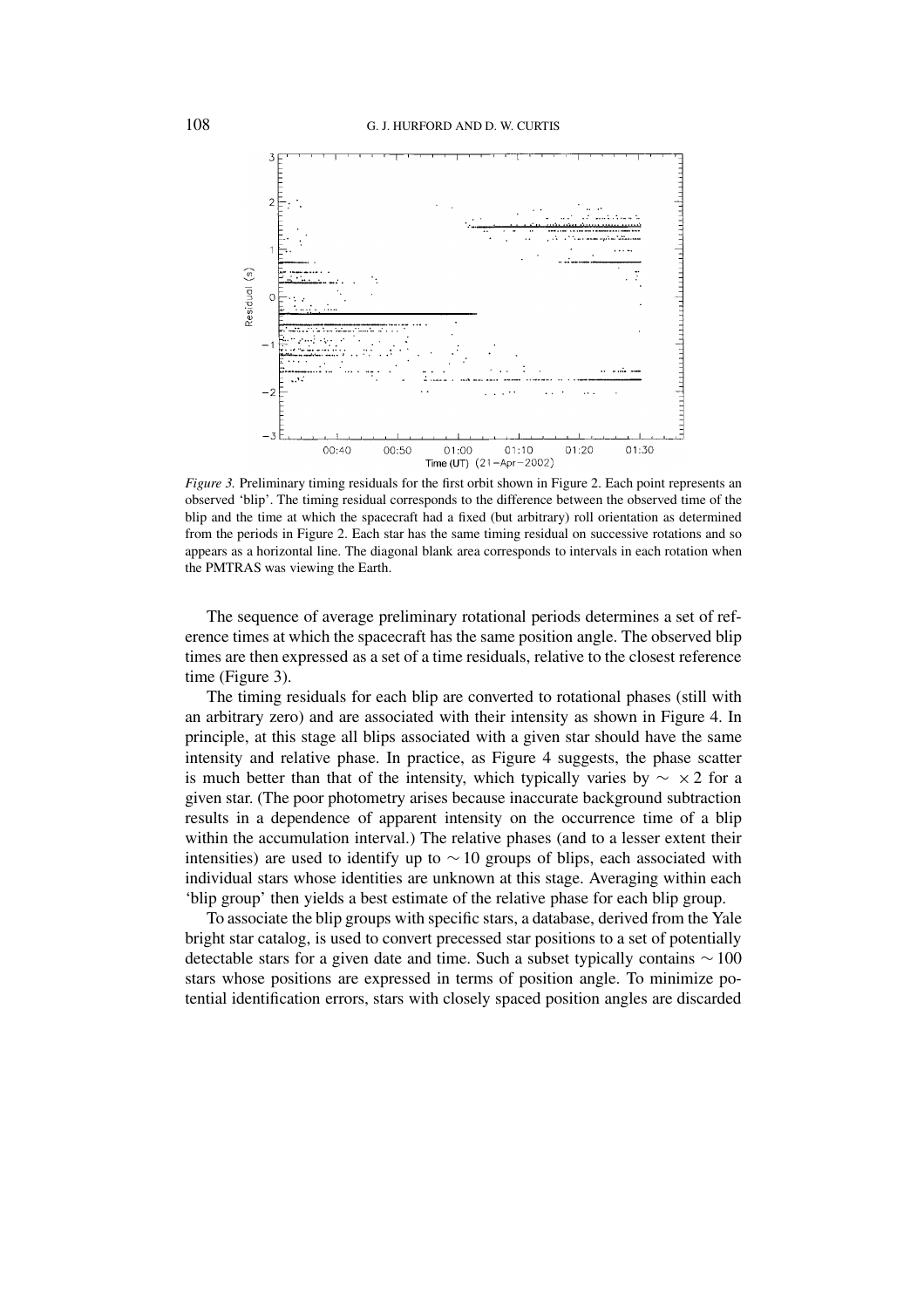

*Figure 4.* Intensity/phase correlation for the same observed 'blips' shown in Figure 3. The relative phase is the ratio of the timing residual to the rotation period. The tall *rectangles* identify groups of blips that were associated with a specific star. The *diamonds* represent stars that could potentially be observed, plotted as predicted star intensity/phase in the same units and same relative phase as the observed blips. The 7  $\cdot \times$ 's indicate stars that were identified with the blip group that appears above them. *Triangles* represent potential stars that were not considered because of proximity in position angle to other stars.

from this list unless one is much brighter than the other, in which case the stronger one is retained.

At this stage, we have *M* (∼ 10) observed 'blip groups' with accurate *relative* rotational phases but whose absolute position angles are unknown. The next objective is to associate these with specific stars (with known position angles) selected from the *N* (∼ 100) element subset of bright stars. Given the  $\sim N^M$  possibilities, this cannot be done on a trial-and-error basis. Instead, the more tractable  $M \times N$ possible cases of association of a single star are considered. In each case the position angles of all 'blip groups' are shifted on the basis of the trial association and position angle differences between the remaining 'blip groups' and nearest star are evaluated. The best association is based on the number and proximity of matches between the two groups. This works very quickly and reliably, provided accurate relative observed blip-group phases are available. Typically, star associations for about 2 to 6 blip groups are obtained.

By this point, all blips within 'associated blip groups' have been associated with specific stars. All other blips and all preliminary estimates of rotation period are discarded. The associated blips now define a sequence of monotonically increasing position angles as a function of time. After rejection of a few outliers and converting to a table of spacecraft *Y* -axis orientations (clockwise relative to solar north)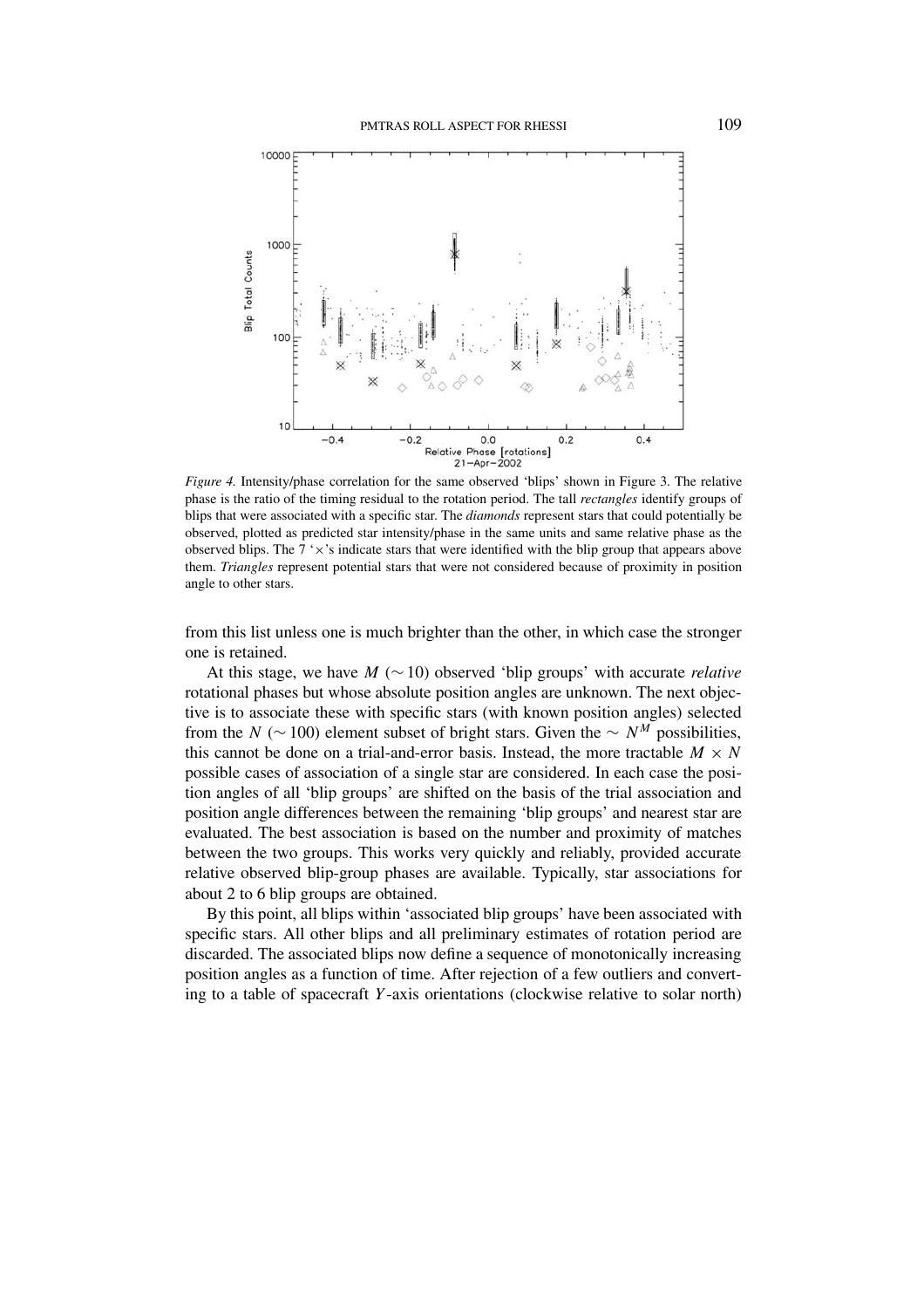

*Figure 5.* The final roll solution, plotted as a phase residual relative to a best-fit fixed period of 4.143114 s. The data consist of all star-associated blips in Figure 4.

as a function of time, this becomes the output of the PMTRAS. Figure 5 shows a typical plot of the results, expressed as a phase relative to a best-fit fixed period. The magnitude of the phase variations demonstrates the need to accommodate the non-uniform rotation period for integrations of a few minutes or more. The single-valued nature of the curve, which is based on multiple stars, provides strong confirmation of the correct star association. Figure 6 shows a subset of this data over a more limited time to illustrate typical scatter for individual blips. At any time, the scatter is  $\sim$  0.03 deg peak-to-peak. Even without averaging, these data can be linearly interpolated to yield position angle with an accuracy of *<* 1 arc min r.m.s.

Note that for this level of accuracy, and for solar pointing accurate to 0.2 deg, the PMTRAS solution does not require any correction based on the pitch and yaw pointing of the spacecraft to meet the accuracy requirements for solar imaging.

## 5.2. DATA ANALYSIS ISSUES

There are a number of assumptions that must be fulfilled to make the foregoing sequence of analysis steps work in practice. First, several different stars must be observed during the analysis interval. Second, appropriate thresholds must be set so that there are not too many potential stars with which to evaluate trial associations. Third, during the analysis interval there must be no significant PMTRAS data gaps or extended periods of no viable star observations. Satisfaction of this condition is necessary so that coherent initial phases can be derived to support star identification. These conditions can be satisfied by appropriate selection of PMTRAS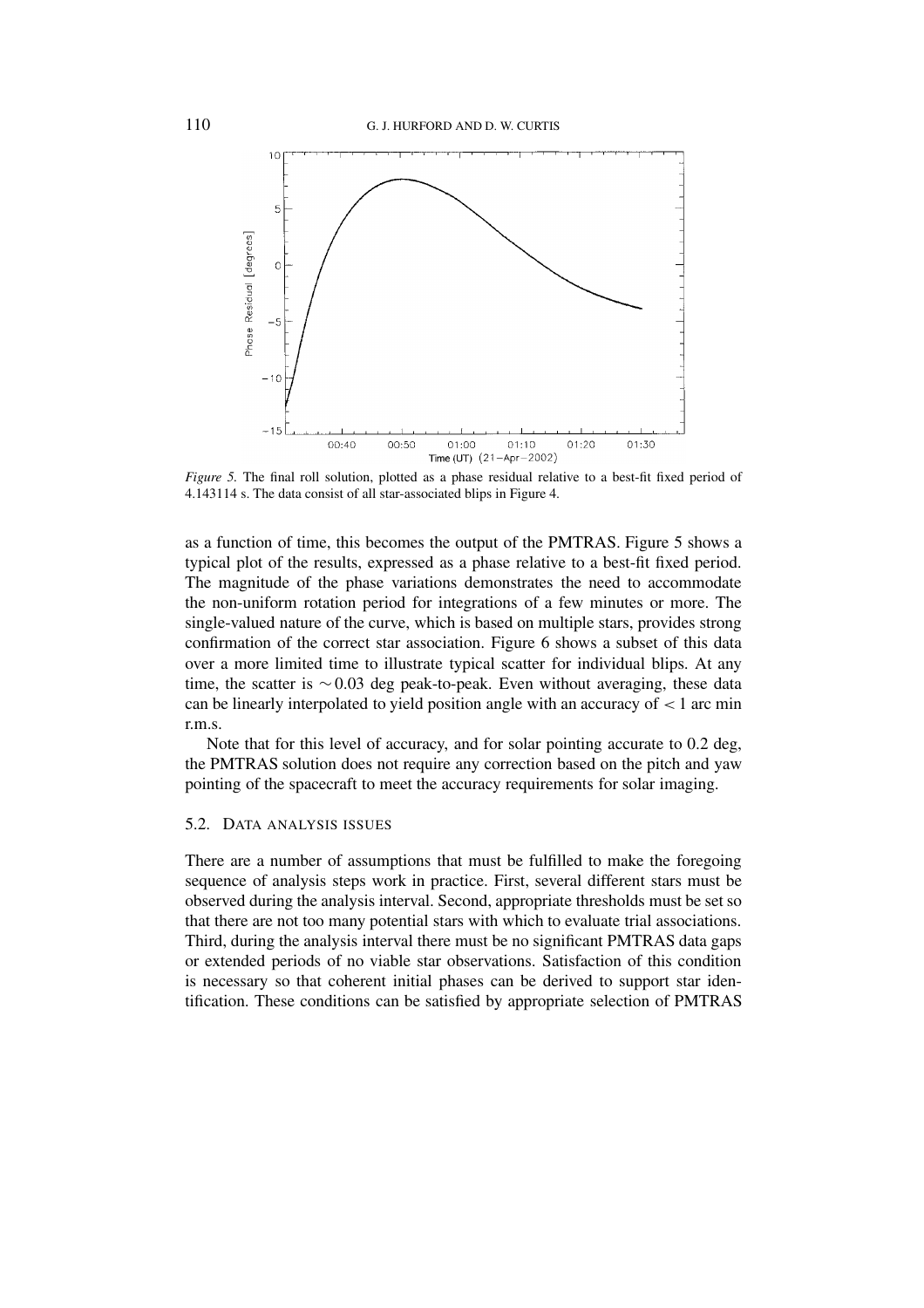

*Figure 6.* An expanded view over a 10-min interval in Figure 5, shown relative to a locally-fit fixed period of 4.143686 s. The peak-to-peak scatter of individual measurements at any specific time is  $~\sim 0.03$  deg.

analysis parameters. Although this can almost always be done manually, automated selection of such parameters sometimes results in one or more of these conditions not being satisfied.

The fundamental reason for the failure of automated selection of PMTRAS analysis parameters is rooted in the character of the RHESSI analysis software. In order to retain the flexibility that RHESSI provides for users to select analysis parameters (such as image-, time- and energy- resolution and range), most users analyzing RHESSI data start from level-0 data and perform calibration tasks onthe-fly. This approach works well for X-ray analyses over a wide range of time intervals. However, the optimum PMTRAS analysis intervals are based on other considerations. For example, sometimes it is desirable to span a substantial portion of an orbit to support star identification, but at other times this is undesirable, since an extended interval may incorporate an unbridgeable data gap. Failure to select appropriate parameters can result in unnecessary gaps in the PMTRAS solution or, more usually, in false star associations. A roll solution with false star association will still provide images with the correct morphology, but their placement in position angle about Sun center is arbitrary.

While manual PMTRAS analysis with appropriate parameters is certainly a viable solution to this dilemma, this approach would be incompatible with our goal of making image reconstruction as transparent as possible to the user.

A second set of problems is associated with the presence of data gaps in the PMTRAS dataset. These arise because the PMTRAS shares a small (1000 packet) data buffer with other diagnostic information. In circumstances where (intention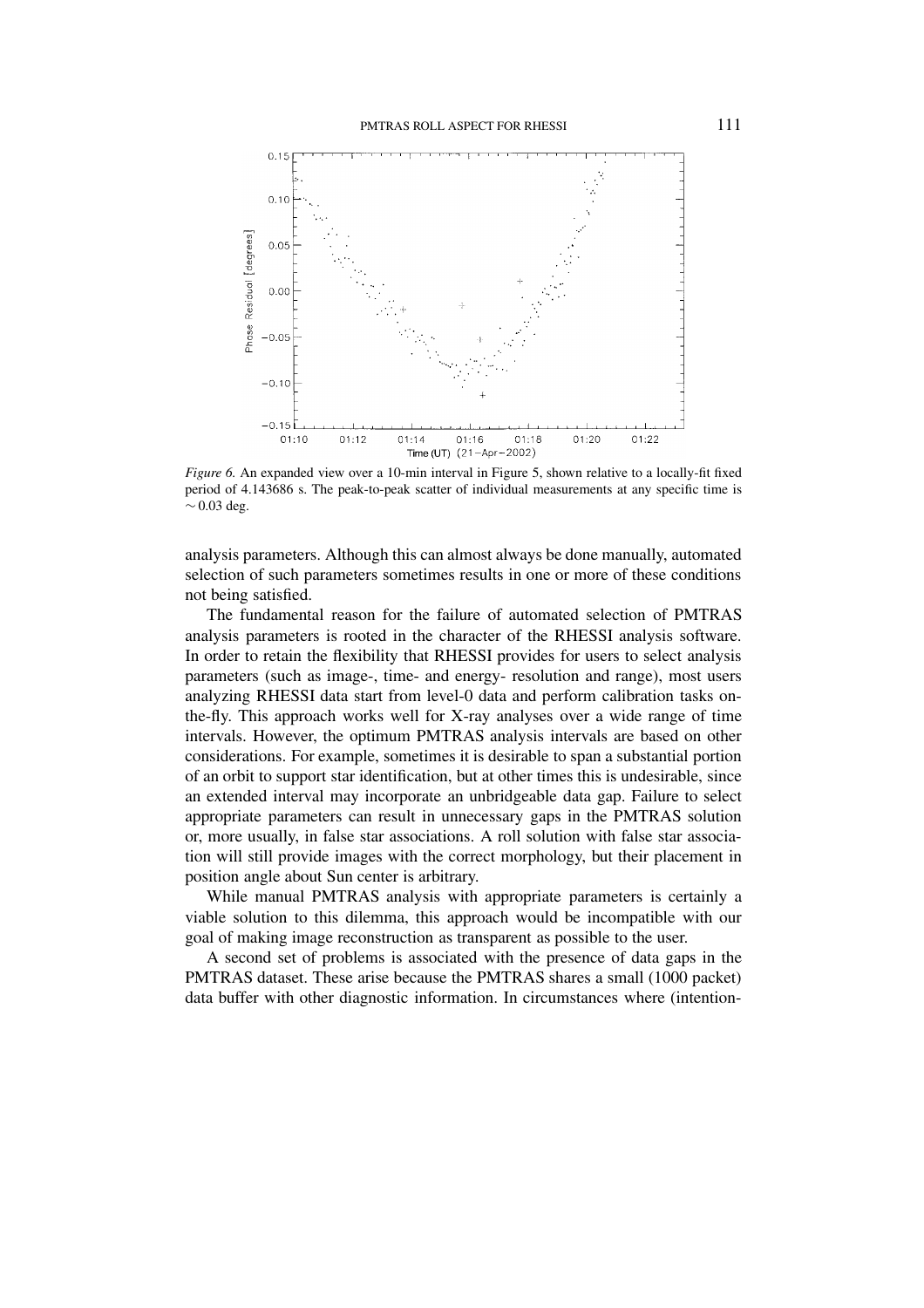ally or inadvertently) the data buffer becomes full, no PMTRAS data is stored until the next ground contact. In the first six months of the mission, such gaps average about 4% of the total mission time and typically last many minutes. In some cases, interpolation can be used to achieve a useful solution.

# 5.3. FUTURE DEVELOPMENTS

The highest priority future development associated with PMTRAS roll aspect solution is the elimination of problems associated with automated selection of analysis parameters. Although it means establishment of a secondary database, a missionlong roll solution will be generated that will provide a roll solution applicable to any user-specified time interval. Such an approach is also well suited to the expected eventual integration of RAS and PMTRAS analysis outputs and to nonsolar analyses over extended time intervals. This database will also incorporate the obvious improvement of averaging the PMTRAS output on a  $\sim$  1 min timescale. This should reduce the current  $\sim$  1 arc min scatter by an order of magnitude.

Additional improvements in the roll calibration will result from analysis of the Crab pulsar observations described above and from further analysis of the in-flight self-calibrations.

#### **6. Discussion**

The RAS and PMTRAS systems provide redundant information on RHESSI roll aspect. They are complementary in several respects: the PMTRAS sensitivity is limited by the background star field whereas the RAS sensitivity is limited by electronic noise; the RAS and PMTRAS sensitivities peak in the red and blue respectively; the RAS has lower sensitivity but a wider (30 deg) field of view and views a different field; they employ different techniques for albedo suppression and recovery. Thus they are well suited to providing redundant roll information.

Although the PMTRAS was a late and inexpensive addition to the RHESSI mission, it has proved successful in terms of providing roll aspect with the required accuracy and reliability. The primary difficulty has been due to the application of flexible, user-specified analysis parameters to a subsystem whose data analysis is better matched to the traditional approach that provides users with calibrated output. This will be addressed in the near future with the generation and distribution of a roll-solution database.

## **Acknowledgements**

We thank Paul Turin of SSL who was responsible for the mechanical design and assembly of the PMTRAS. We are also grateful to Dave Clark of GSFC for his